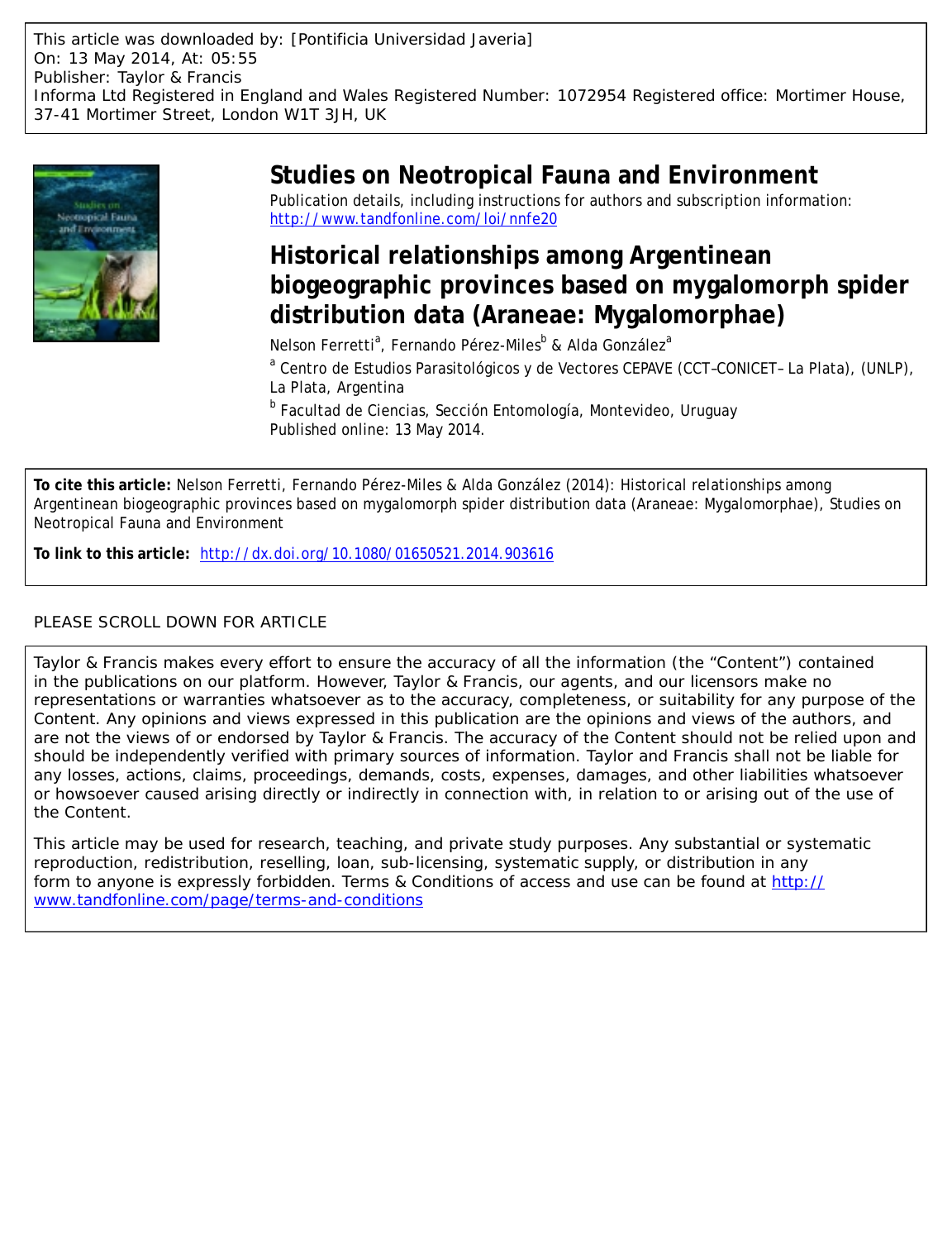## ORIGINAL ARTICLE

## Historical relationships among Argentinean biogeographic provinces based on mygalomorph spider distribution data (Araneae: Mygalomorphae)

Nelson Ferretti<sup>a</sup>\*, Fernando Pérez-Miles<sup>b</sup> & Alda González<sup>a</sup>

<sup>a</sup>Centro de Estudios Parasitológicos y de Vectores CEPAVE (CCT–CONICET– La Plata), (UNLP), La Plata, Argentina;<br><sup>b</sup>Eacultad de Ciancias, Sección Entomología, Montevideo, Uruguay. <sup>b</sup>Facultad de Ciencias, Sección Entomología, Montevideo, Uruguay

(Received 25 July 2013; accepted 10 March 2014)

The present study used the previously defined biogeographic provinces from Argentina as the starting point for a parsimony analysis of endemicity and cluster analysis. The goal of the study was to use a dataset of distributional patterns of mygalomorph spiders from Argentina to evaluate the historical relationships of the biogeographic provinces. The analyses showed the following relationships: Yungas and Puna; Pampa and Chaco, Monte and Prepuna; Parana Forest and *Araucaria angustifolia* Forest; Central and Subandean Patagonia. Biogeographical regionalizations are useful as general reference models and their heuristic value should be explored by examining the geographical distribution of other taxa.

Keywords: Argentina; biogeography; Araneae; biogeographical regionalization

#### Introduction

South America has been subject to many biogeographical studies due to the particular distribution patterns of its flora and fauna, especially the austral region, which has been considered as different from the rest of South America (Monrós [1958;](#page-9-0) Jeannel [1967](#page-9-0); Kuschel [1969\)](#page-9-0). Consequently, the biota of Southern South America has always captivated the minds of those interested in biogeography. Several theories have been proposed to explain the origin of this region's biota and its relationship with other temperate areas such as Australia, New Zealand, and South Africa (Crisci et al. [1991\)](#page-9-0). Biogeographic analyses based on the distribution of South American monophyletic groups represent, in turn, operative tests directed to corroborate or refute area relationship hypotheses.

Biotic components are sets of spatio-temporally integrated taxa that characterize a biogeographic area. They are historical entities, so their unity is the result of their common history, and identifying them is a key element in understanding evolution (Morrone [2006](#page-9-0)). Regionalization studies attempt to divide an area into regions by studying the distribution of its biotic components and applying an analytical method (Nori et al. [2011\)](#page-9-0). Areas of endemism are the smallest units of biogeographical analysis and can be defined as groupings of organisms with restricted distributions caused by historical factors (Harold & Mooi [1994;](#page-9-0) Morrone [1994;](#page-9-0) Linder [2001](#page-9-0)). These areas may be

especially important because they maintain unique taxa due to biodiversity production in the past and also prevent the extinction of species that were once widespread (Brooks et al. [1992](#page-8-0)). An important property of such areas is that they may be hierarchically organized, with endemic areas that share common histories grouped into biogeographic provinces, which in turn can be grouped to form biogeographic regions (Morrone [2006\)](#page-9-0). Many biogeographic proposals that describe different regions, provinces, or domains in South America have been put forward (Cabrera [1971;](#page-8-0) Cabrera & Willink [1973;](#page-8-0) Ab'Saber [1977;](#page-8-0) Hueck [1978](#page-9-0); Willink [1991;](#page-10-0) Morrone [2000,](#page-9-0) 2001a, 2006). Although based on the considerable experience of one or more specialists, most of these compilations are qualitative and/or based solely on the authors' common sense. Consequently, the validity of many of the areas proposed in these studies is difficult to reformulate and/or assess (Navarro et al. [2009\)](#page-9-0).

Morrone (2001a, 2006) made the first effort towards a standard biogeographical classification in several levels of endemism for Latin America using many biological groups, and compiled a list of apparently endemic taxa, which includes some insect species. In this classification, Argentina is included in the Neotropical Region, the South American Transition Zone and the Andean Region and is divided into 11 biogeographic provinces coincident with main physiognomies of the biome: Yungas, Chaco, Pampa, Parana Forest and Araucaria angustifolia Forest

<sup>\*</sup>Corresponding author. Email: nferretti@conicet.gov.ar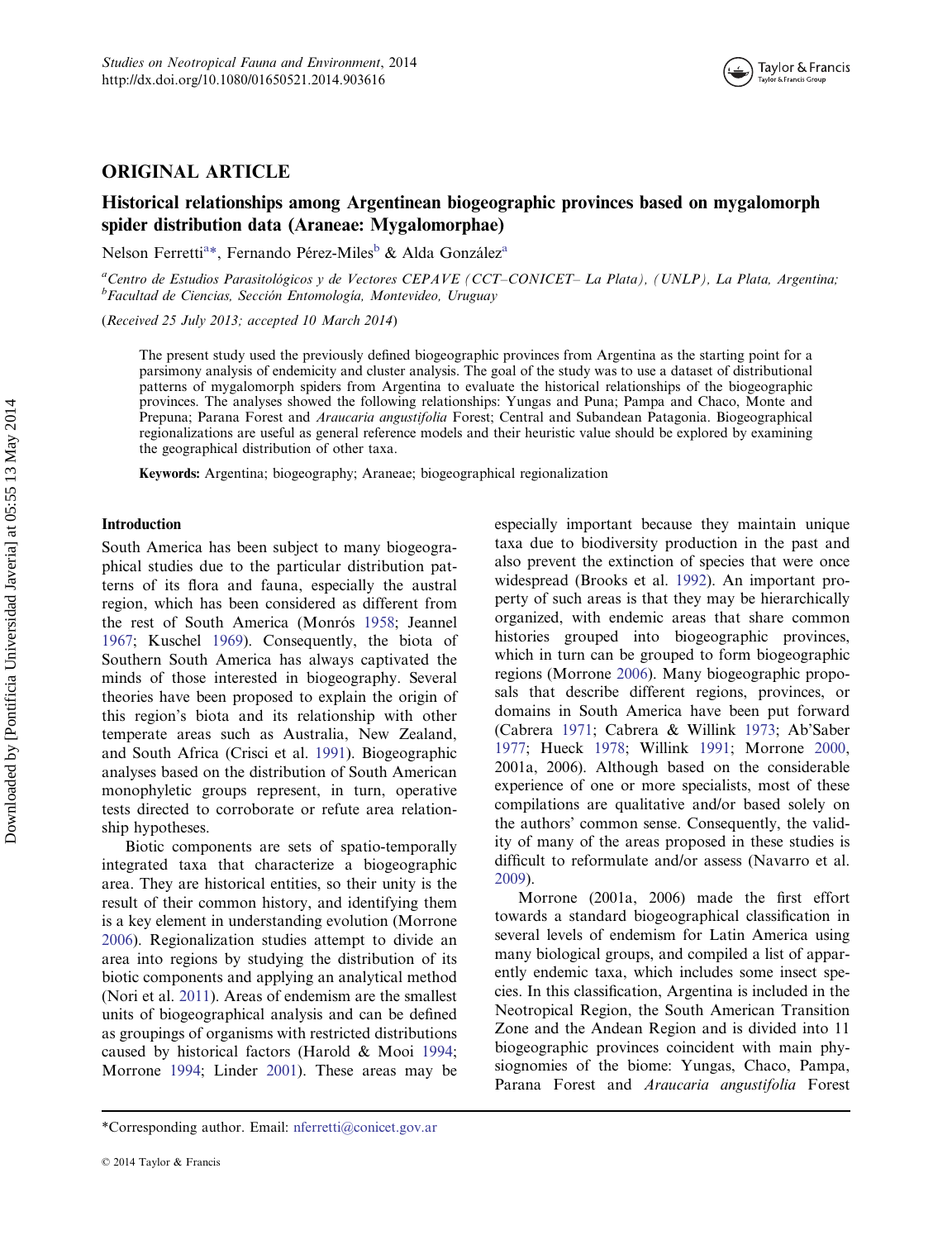(Neotropical Region) from central to northeastern Argentina; Puna, Prepuna and Monte (South American Transition Zone) from northern to central western Argentina along the Andes mountain chain; and Magellanic Forest, Central Patagonia and Subandean Patagonia (Andean Region) from central western to southern Argentina.

Although Argentina has biogeographic relevance due to the inclusion of three different Regions (one of them a Transition Zone), few contributions analyze the historical relationships between the areas of endemism proposed for Argentina. The most relevant studies that covered fully or in part the Argentinean territory include the study of Roig-Juñent et al. [\(2006](#page-10-0)) of the historical relations of arid and semiarid areas in South America based on arthropod distribution. Roig-Juñent et al. [\(2003](#page-10-0)) evaluated the relationships of areas of endemism of Argentina, mainly in the pre-Andean zone based on Coleoptera and Scorpiones. López et al. [\(2008](#page-9-0)) provided a geographic framework of Argentina based on the distribution patterns of freshwater fishes. Sigrist & de Carvalho [\(2009](#page-10-0)) examined the historical relationships among areas of endemism in the Neotropics (but considering mainly Amazonian areas). Ciprandi Pires & Marinoni [\(2010](#page-8-0)) evaluated the historical relationships among Neotropical endemic areas based on Diptera (Sepedonea) distribution data. Urtubey et al. [\(2010](#page-10-0)) analyzed the biotic evolution of the South American Transition Zone based on Asteraceae distributional patterns; finally, de Carvalho et al. (2013) estimated the area relationships in South America based on distributional records of lizards (Tropidurus).

Mygalomorph spiders are well-suited models for biogeographical analysis (Ferretti et al. [2012a,](#page-9-0) 2012b). These spiders are distributed worldwide, but they are especially abundant in tropical regions and temperate austral regions of South America, southern Africa and Australasia (Raven [1985;](#page-9-0) Platnick [2013\)](#page-9-0). They are long-lived and univoltine, and show high local endemicity. Moreover, mygalomorphs possess life-history traits that markedly differ from other spiders. For example, some species live for 15–30 years and require 5–6 years to reach reproductive maturity (Main [1978](#page-9-0)). They are habitat specialists and females and juveniles are sedentary (Main [1978;](#page-9-0) Coyle & Icenogle [1994\)](#page-9-0). These life-history traits promote geographic isolation through fragmentation over space and time, resulting in a large number of taxa that have small geographical distributions (Bond et al. [2006](#page-8-0)). Biogeographically, they are informative because mygalomorphs are animals with poor vagility, limited dispersal mechanisms and sedentary habits (Griswold [1985;](#page-9-0) Raven [2010\)](#page-10-0). These biological characteristics of the Mygalomorphae make them a promising group for biogeographical studies. Unfortunately, to date, there have been few formal contributions to the biogeography of mygalomorph spiders. Bond et al. [\(2006](#page-8-0)) used an ecological biogeographical approach to evaluate population extinction while other studies focused on molecular biogeography inferred from the phylogeny of a single species from the Nearctic region (Hendrixson & Bond [2007;](#page-9-0) Starrett & Hedin [2007](#page-10-0)). Some works deal with cladistic biogeography of Brazilian species, mainly of the Theraphosidae (Bertani [2001,](#page-8-0) 2012; Guadanucci [2011\)](#page-9-0). Recently, Ferretti et al. ([2012a\)](#page-9-0) used a panbiogeographical approach that involved all mygalomorph species from the peripampasic orogenic arc in southern South America, and Ferretti et al. ([2012b](#page-9-0)) evaluated the historical biogeography of Neotropical tarantula according to an event-based method and spatial analysis of vicariance.

The objective of this study is to test previous hypotheses of historical relationships among areas proposed for the Argentinean territory (southern South America) (Morrone [2001a](#page-9-0), 2006) by using parsimony analysis of endemicity (PAE) and a cluster analysis based on the distributional records of the Mygalomorphae spiders.

#### Materials and methods

### Areas

The units of the analysis were the 11 biogeographic provinces of Argentina [\(Figure](#page-3-0) 1), which have been identified by analyzing distributional patterns of several plant and animal taxa (Morrone [2001a,](#page-9-0) 2006): Yungas, Chaco, Pampa, Parana Forest, Araucaria angustifolia Forest, Puna, Prepuna, Monte, Magellanic Forest, Central Patagonia and Subandean Patagonia.

#### Species and records

All analyses employed the distributional dataset based on an exhaustive survey of the literature and the most representative Argentinean collections for Mygalomorphae, accessed to review specimen records and identifications. The accessed museums were: Museo Argentino de Ciencias Naturales "Bernardino Rivadavia" (MACN-Ar), Buenos Aires and Museo de La Plata (MLP), La Plata. We obtained 772 records of mygalomorph spiders belonging to 55 species (Table 1) present in Argentina. Species represented the families Dipluridae Simon 1889, Hexathelidae Simon 1892, Idiopidae Simon 1889, Migidae Simon 1889, Mecicobothriidae Holmberg 1882, Microstigmatidae Roewer 1942, Nemesiidae Simon 1889 and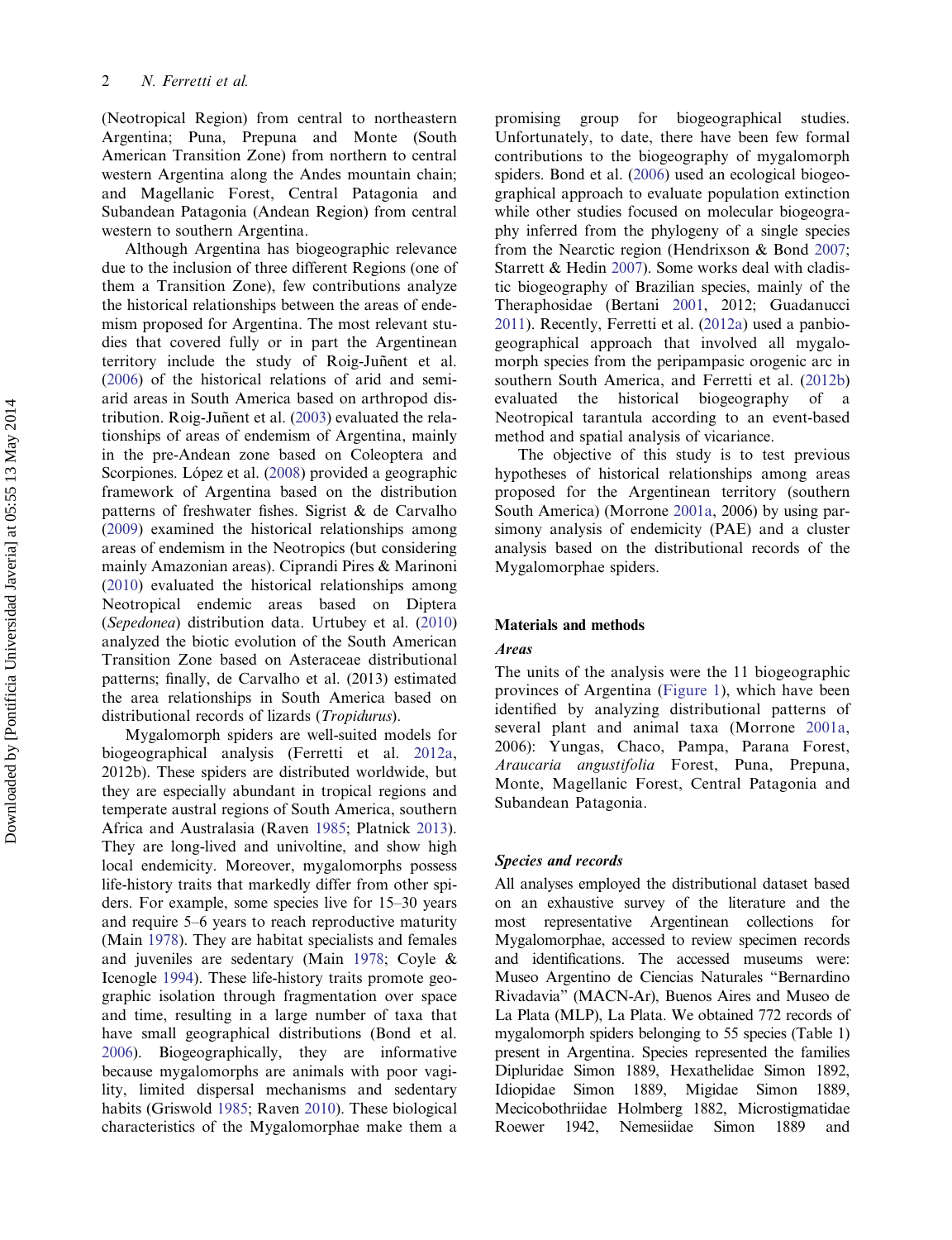<span id="page-3-0"></span>

Figure 1. Southern South America, Argentina. Biogeographic provinces analyzed with PAE and multivariate analysis. (A) Araucaria angustifolia Forest; (B) Parana Forest; (C) Chaco; (D) Pampa; (E) Yungas; (F) Puna; (G) Prepuna; (H) Monte; (I) Central Patagonia; (J) Subandean Patagonia; (K) Magellanic Forest.

Theraphosidae Thorell 1869. For species with wide distributions occurring in other countries, we only consider the presence data in the study area. The species Acanthogonatus birabeni Goloboff 1995, A. pissii (Simon 1889), A. parana Goloboff 1995, Chaco patagonica Goloboff 1995, C. sanjuanina Goloboff 1995, C. tecka Goloboff 1995, Diplura argentina (Canals 1931), D. parallela (Mello-Leitão, 1923) and Neocteniza spinosa Goloboff 1987 are known only for their type locality.

Because this type of data does not contribute to the score of the PAE, they were excluded from the analyses.

### Biogeographic analyses

PAE (Rosen [1988;](#page-10-0) Rosen & Smith [1988](#page-10-0)) is a historical biogeography method using presence/absence data to recover natural distribution patterns of organisms (Morrone & Crisci [1995](#page-9-0); Crisci et al. [2000](#page-9-0)). PAE was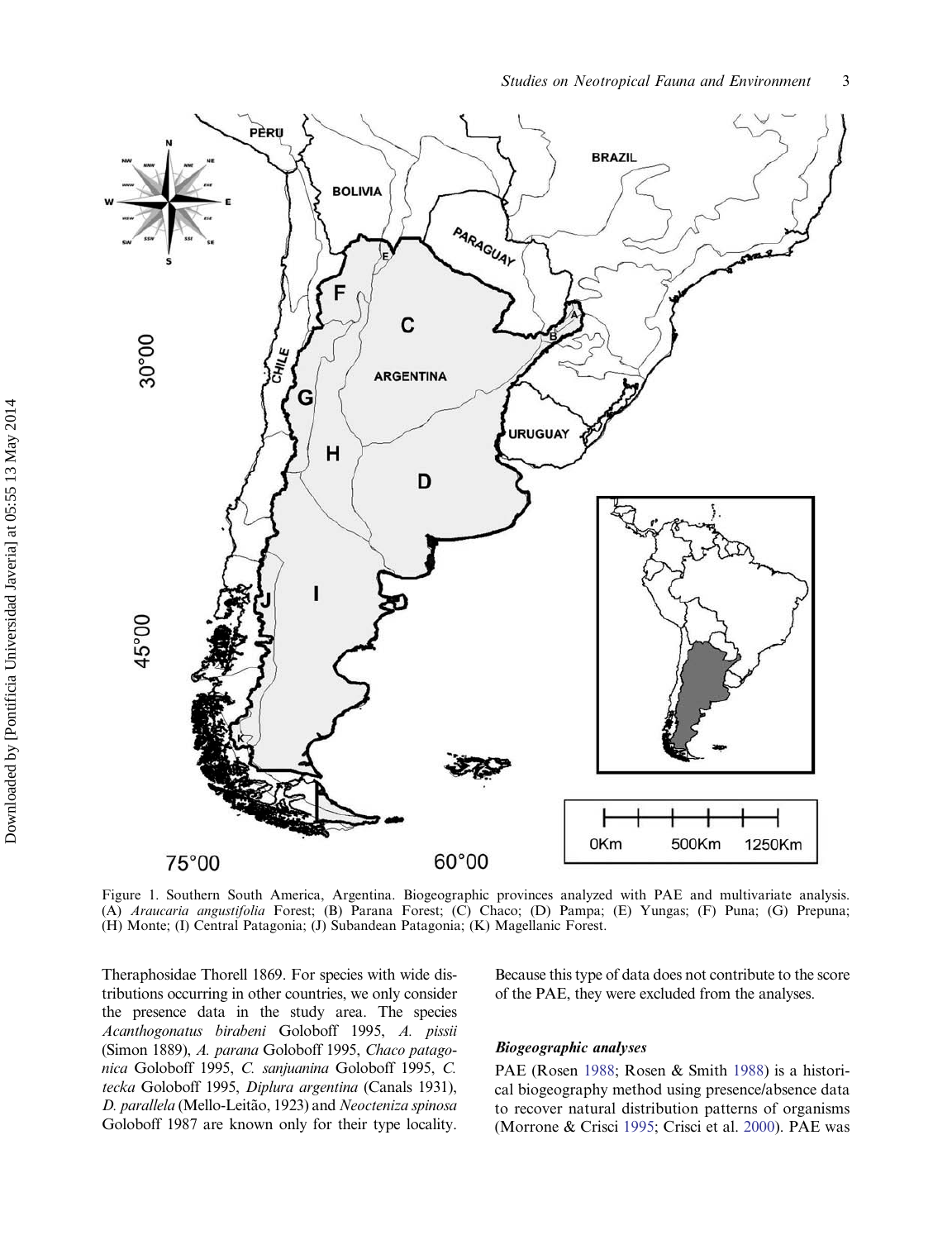## 4 N. Ferretti et al.

| <b>Species</b>                                           | Biogeographic provinces                                          |
|----------------------------------------------------------|------------------------------------------------------------------|
| Acanthogonatus centralis (Goloboff 1995)                 | Chaco – Monte – Pampa                                            |
| Acanthogonatus confusus (Goloboff 1995)                  | Subandean Patagonia                                              |
| Acanthogonatus fuegianus (Simon 1902)                    | Central Patagonia - Subandean Patagonia - Pampa                  |
| Acanthogonatus notatus (Mello-Leitão 1940)               | Central Patagonia - Subandean Patagonia                          |
| Acanthogonatus patagonicus (Simon 1905)                  | Central Patagonia - Subandean Patagonia                          |
| Acanthoscurria chacoana (Brèthes 1909)                   | Chaco                                                            |
| Acanthoscurria cordubensis (Thorell 1894)                | $Chaco - Monte - Yungas$                                         |
| Acanthoscurria sternalis (Pocock 1903)                   | $Chaco - Monte - Puna - Yungas$                                  |
| Acanthoscurria suina (Pocock 1903)                       | Araucaria angustifolia Forest - Chaco - Pampa - Parana Forest    |
| Calathotarsus simoni (Schiapelli & Gerschman 1975)       | Pampa                                                            |
| Catumiri argentinense (Mello-Leitão 1941)                | Chaco - Monte - Pampa                                            |
| Chaco obscura (Tullgren 1905)                            | $Chaco - Yungas$                                                 |
| Chaco tucumana (Goloboff 1995)                           | Chaco - Puna                                                     |
| Chilehexops misionensis (Goloboff 1989)                  | Parana Forest                                                    |
| Cyriocosmus versicolor (Simon 1897)                      | Chaco                                                            |
| Diplothelopsis bonariensis (Mello-Leitão 1938)           | Central Patagonia - Chaco - Monte - Pampa - Subandean Patagonia  |
| Diplothelopsis ornata (Tullgren 1905)                    | Chaco – Monte – Pampa – Subandean Patagonia                      |
| Diplura paraguayensis (Gerschman & Schiapelli 1940)      | Araucaria angustifolia Forest - Pampa - Parana Forest            |
| Euathlus truculentus (Koch 1875)                         | Central Patagonia - Chaco - Prepuna - Puna - Subandean Patagonia |
| Eupalaestrus campestratus (Simon 1891)                   | Araucaria angustifolia Forest - Parana Forest                    |
| Eupalaestrus weijenberghi (Thorell 1894)                 | Chaco - Pampa - Parana Forest                                    |
| Grammostola anthracina (Koch 1842)                       | Chaco - Pampa                                                    |
| Grammostola burzaquensis (Ibarra-Grasso 1946)            | Pampa                                                            |
| Grammostola chalcothrix (Chamberlin 1917)                | Chaco – Monte                                                    |
| Grammostola doeringi (Holmberg 1881)                     | Central Patagonia - Monte - Pampa                                |
| Grammostola grossa (Ausserer 1871)                       | Chaco - Pampa - Parana Forest                                    |
| Grammostola inermis (Mello-Leitão 1941)                  | Central Patagonia - Chaco - Monte                                |
| Grammostola pulchripes (Simon 1891)                      | $Chaco-Pampa-Yungas$                                             |
| Grammostola vachoni (Schiapelli & Gerschman 1961)        | Central Patagonia – Chaco – Monte – Pampa                        |
| Homoeomma uruguayense (Mello-Leitão 1946)                | Pampa                                                            |
| Homoeomma elegans (Gerschman & Schiapelli 1958)          | Parana Forest                                                    |
| Idiops clarus (Mello-Leitão 1946)                        | Araucaria angustifolia Forest - Chaco - Pampa                    |
| Idiops hirsutipedis (Mello-Leitão 1941)                  | Chaco - Parana Forest                                            |
| Ischnothele annulata (Tullgren 1905)                     | Chaco                                                            |
| Lycinus longipes (Thorell 1894)                          | Central Patagonia – Chaco – Monte – Prepuna                      |
| Mecicobothrium thorelli (Holmberg 1882)                  | Pampa                                                            |
| Melloleitaoina crassifemur (Gerschman & Schiapelli 1960) | $Chaco - Monte - Yungas$                                         |
| Neocteniza australis (Goloboff 1987)                     | Chaco - Pampa - Parana Forest                                    |
| Neocteniza chancani (Goloboff & Platnick 1992)           | Chaco                                                            |
| Neocteniza minima (Goloboff 1987)                        | Chaco                                                            |
| Neocteniza toba (Goloboff 1987)                          | Chaco - Yungas                                                   |
| Paraphysa scrofa (Molina 1788)                           | Central Patagonia – Prepuna – Puna – Subandean Patagonia         |
| Plesiopelma longisternale (Schiapelli & Gerschman 1942)  | Chaco - Monte - Pampa - Parana Forest                            |
| Pycnothele modesta (Schiapelli & Gerschman 1942)         | Chaco - Pampa                                                    |
| Rachias timbo (Goloboff 1995)                            | Araucaria angustifolia Forest - Parana Forest                    |
| Scotinoecus fasciatus (Tullgren 1901)                    | Central Patagonia                                                |
| Stenoterommata crassistyla (Goloboff 1995)               | Pampa                                                            |
| Stenoterommata iguazu (Goloboff 1995)                    | Araucaria angustifolia Forest - Parana Forest                    |
| Stenoterommata palmar (Goloboff 1995)                    | Chaco - Pampa                                                    |
| Stenoterommata platensis (Holmberg 1881)                 | Araucaria angustifolia Forest - Pampa - Parana Forest            |
| Stenoterommata quena (Goloboff 1995)                     | Chaco                                                            |
| Stenoterommata tenuistyla (Goloboff 1995)                | Pampa                                                            |
| Stenoterommata uruguai (Goloboff 1995)                   | Araucaria angustifolia Forest - Parana Forest                    |
| Vitalius paranaensis (Bertani 2001)                      | Araucaria angustifolia Forest - Parana Forest                    |
| Xenonemesia platensis (Goloboff 1989)                    | Pampa                                                            |

Table 1. List of Mygalomorphae species from Argentina used in the biogeographical analysis and the biogeographic provinces with occurrences.  $\overline{a}$ 

implemented to identify patterns of area relationships in Argentina. We adopted the protocols proposed by Morrone [\(1994](#page-9-0)), employing the biogeographic provinces for Argentina defined by Morrone (2001a, 2006) as operational geographic units. For this purpose, we analyzed the binary matrix with TNT 1.1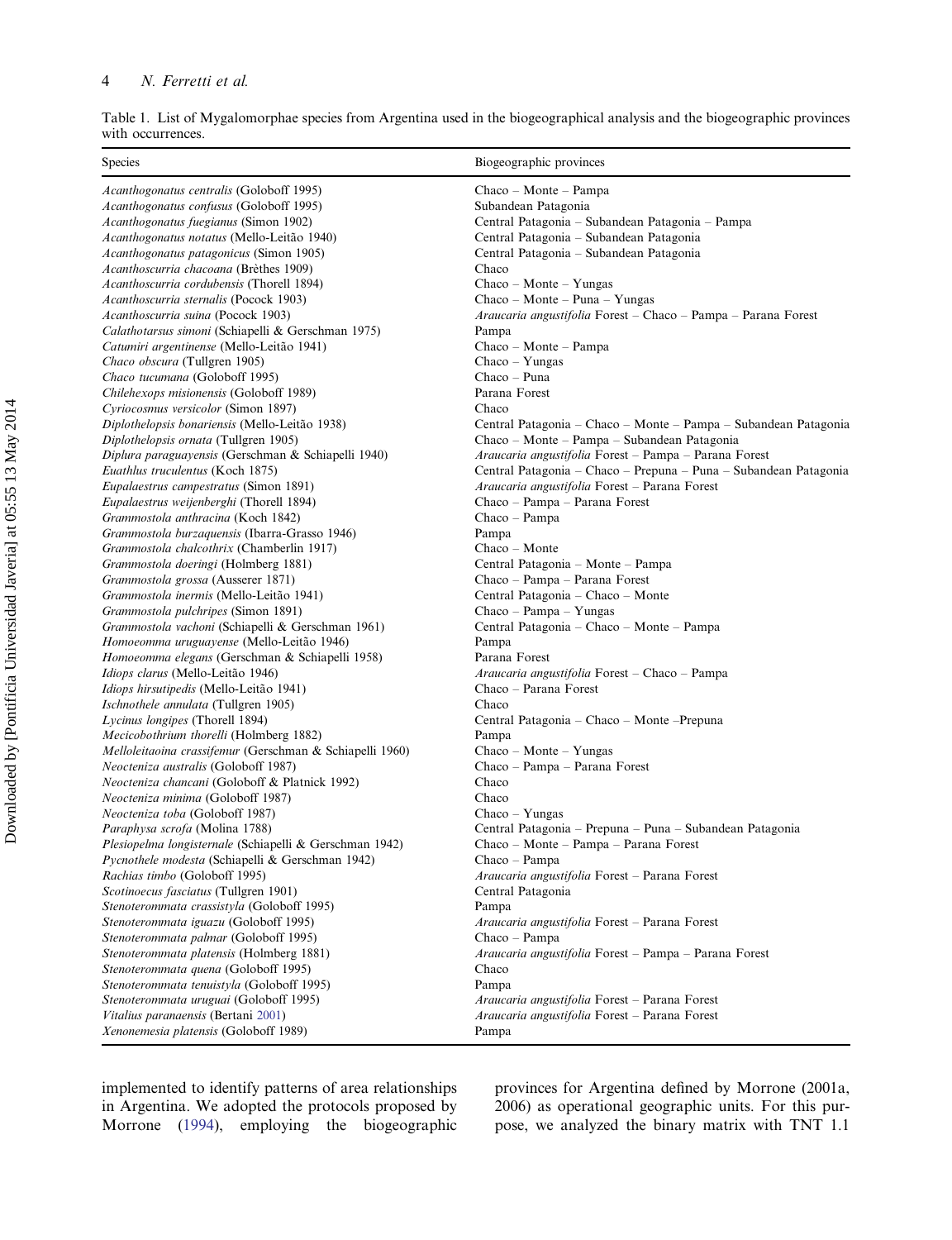package (Goloboff et al. [2003\)](#page-9-0), using a traditional heuristic search using collapsing rule "tbr" (tree bisection reconnection) (Goloboff et al. [2008\)](#page-9-0).

Multivariate methods can be used as an alternative to PAE for classifying biotas. Assemblages can be identified subjectively by assessing how far the biota in one area corresponds to that in another, and thereby grouping areas accordingly. Some assemblages are closer in taxonomic composition, which can be expressed statistically in terms of cluster hierarchies or relative biotic distances. The resulting patterns are expressed in numerous ways, cluster diagrams being the most common (Rosen [1988;](#page-10-0) López et al. [2008;](#page-9-0) Nori et al. [2011\)](#page-9-0). In order to perform the cluster analysis, we used the Jaccard association index to construct the similarity matrix (Hubalek [1982](#page-9-0); Murguía & Villaseñor [2003;](#page-9-0) López et al. [2008\)](#page-9-0) and UPGMA (unweighted pairgroup method using arithmetic averages) was applied to obtain the clustering graph (dendrogram). Cluster analysis was performed using the program Past (Hammer et al. [2009\)](#page-9-0). We also computed the co-phenetic coefficient (Sokal & Rohlf [1962\)](#page-10-0) to evaluate the degree of distortion of the analysis.

#### Results

The PAE resulted in 15 trees of length 89, consistency index of 0.618 and retention index of 0.558; the strict consensus of them had a length of 92 (Figures 2, [3\)](#page-6-0). This

cladogram shows a basal polytomy with three biogeographic provinces with remarkably different physiognomic characteristics: Yungas, Puna and Magellanic Forest. All remaining areas formed three distinct components. The first component comprised Central Patagonia and Subandean Patagonia (from Andean Region) defined by the species Acanthogonatus notatus and A. patagonicus. The second component comprised the Atlantic Forest areas (Parana Forest and Araucaria angustifolia Forest) from the Neotropical Region supported by the species *Eupalaestrus campestratus* and Rachias timbo. The third component comprised four areas belonging to Neotropical and the South American Transition zone, within which Pampa is nested and closely related to Chaco supported by the species Grammostola anthracina, G. pulchripes, Pycnothele modesta and Stenoterommata palmar. Note that in this component, Chaco and Pampa grouped with Monte (defined by the species Acanthogonatus centralis and Grammostola chalcothrix) and Prepuna, both from the South American Transition Zone.

The dendrogram ([Figure 4](#page-7-0)) derived from the application of the Jaccard index presented three groups at a similarity level of approximately 0.12. Magellanic Forest was unresolved and joined the other clusters at the lowest level of similarity. Cluster C1 grouped Yungas and Puna. Cluster C2 included the biogeographic provinces of Parana Forest and Araucaria angustifolia Forest. Cluster C3



Figure 2. Consensus of the cladogram generated by parsimony analysis of endemicity based on the distribution of Mygalomorphae spiders from Argentina.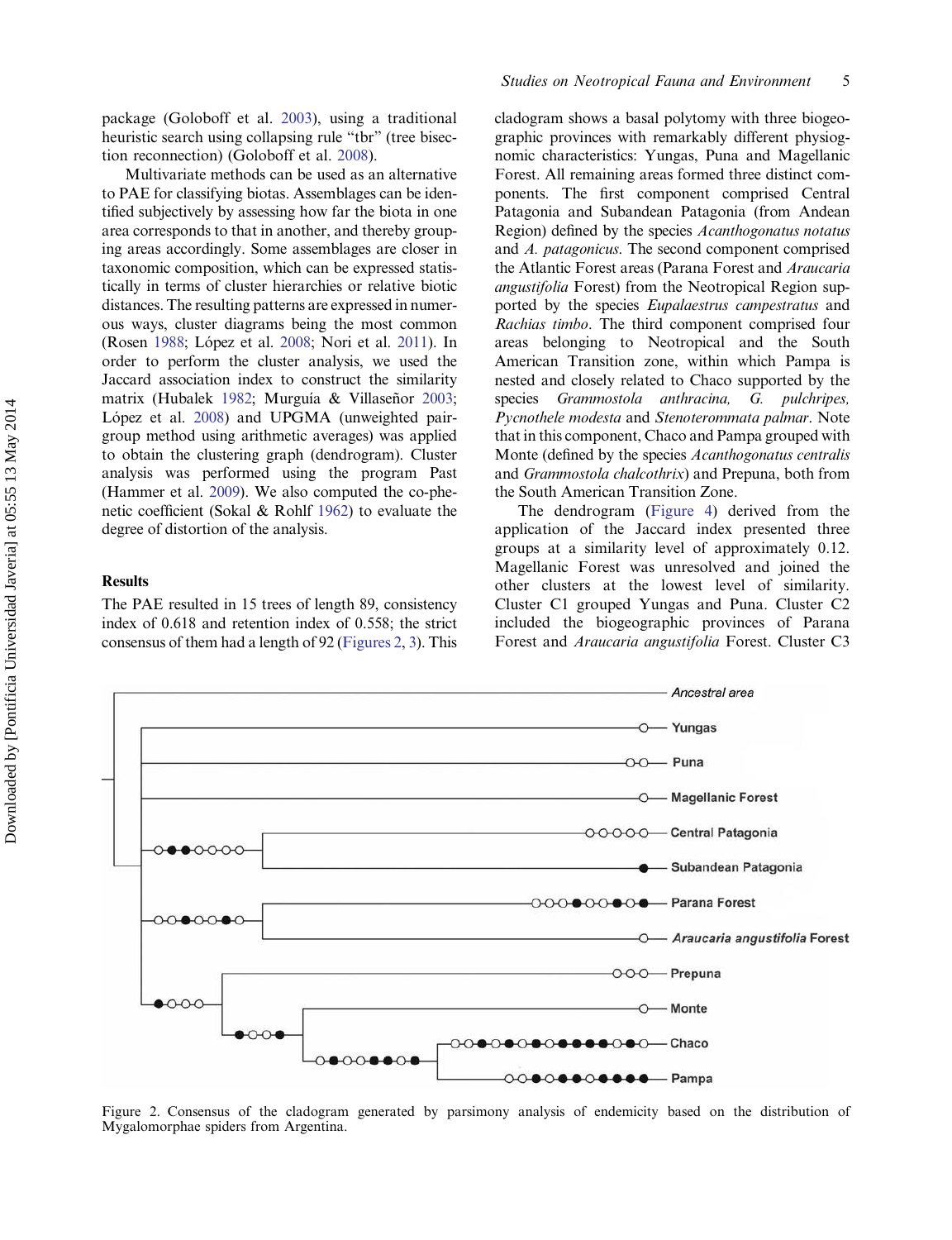<span id="page-6-0"></span>

Figure 3. Schematic area relationships of Argentinean biogeographic provinces resulting from PAE based on the distribution of Mygalomorphae spiders. (A) Araucaria angustifolia Forest; (B) Parana Forest; (C) Chaco; (D) Pampa; (E) Yungas; (F) Puna; (G) Prepuna; (H) Monte; (I) Central Patagonia; (J) Subandean Patagonia; (K) Magellanic Forest.

appeared to be related to C2 and included Chaco, Pampa, Monte, Prepuna, Central Patagonia and Subandean Patagonia. Inside this cluster, Central Patagonia and Subandean Patagonia joined at the maximum level of similarity (0.50 of similarity). Then Pampa and Chaco joined at a similarity level of 0.40. Finally, Monte and Prepuna grouped at a level of approximately 0.30.

#### **Discussion**

The historical relationships obtained in this study in part adjusted to the scheme proposed by Morrone

(2001a, 2006) for Argentina. Magellanic Forest, Yungas and Puna were unresolved in PAE. Moreover, from the cluster analysis this biogeographic province joined the other clusters at the lowest level of similarity. This could be explained by the presence of only one mygalomorph species reported for Magellanic Forest, Scotinoecus fasciatus (Hexathelidae). Also, Yungas and Puna joined at low similarity from the rest of the provinces (Chaco, Pampa, Monte, Prepuna, Central Patagonia, Subandean Patagonia, Araucaria angustifolia Forest and Parana Forest). This relationship of the Andean province of Yungas and Puna from the South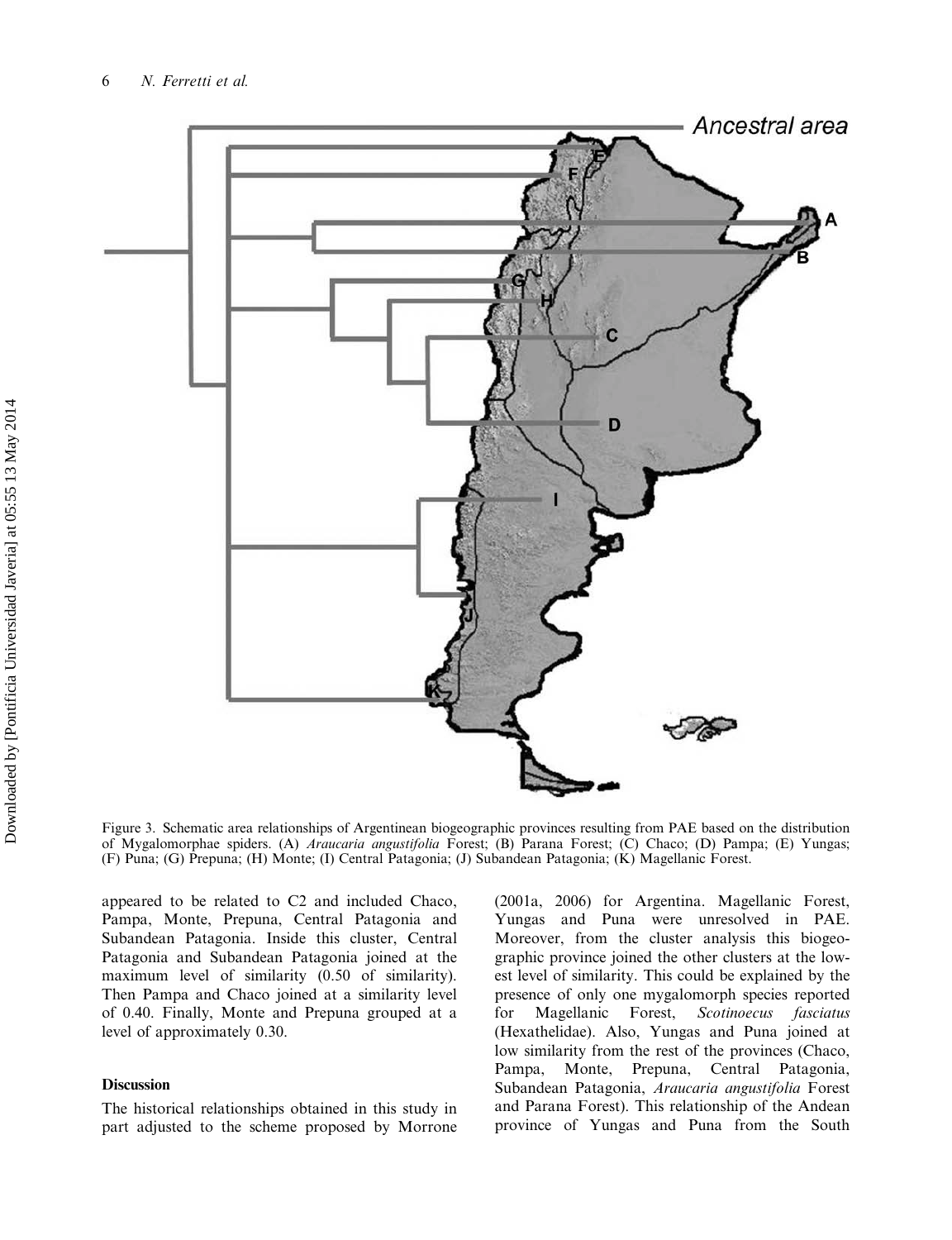<span id="page-7-0"></span>

Figure 4. Cluster analysis of the biogeographic provinces from Argentina (UPGMA: unweighted pair-grouped method using arithmetic averages) resulting from the Jaccard matrix of 11 biogeographic provinces by 55 species. Cophenetic correlation value  $= 0.86$ . C1, C2 and C3: main groups detected by the analysis.

American Transition Zone has been recovered for lizards (Tropidurus) by de Carvalho et al. (2013).

From PAE and cluster analysis we obtained a group formed by the biogeographic provinces of Pampa and Chaco (Chacoan Subregion), Monte and Prepuna (both from the South American Transition Zone), and a closely related Pampa and Chaco. This relationship is based on the species Grammostola anthracina, G. pulchripes (both from Theraphosidae), Pycnothele modesta and Stenoterommata palmar from Nemesiidae. Numerous authors have considered the biogeographic province of Pampa as a complex from biotic components that originated from Monte and Chaco, and to a lesser extent from the Atlantic and Parana Forests (Porzecanski & Cracraft [2005;](#page-9-0) Morrone [2001a,](#page-9-0) 2006; Ciprandi Pires & Marinoni [2010](#page-8-0)). However, Morrone (1993, 2001a, 2006) proposed a close relationship between Pampa and Chaco. The historical relationship obtained from Prepuna and Monte (both from the South American Transition Zone) with Chaco and Pampa did not fit to the scheme of Morrone (2001a, 2006), but partially

adjusted to the phytogeographic scenario from Cabrera & Willink ([1973\)](#page-8-0) for Argentina. Also, there is a sequential biotic impoverishment from the biogeographic province of Chaco through Pampa, with Monte being an intermediate province between both (Ringuelet [1956;](#page-10-0) Cabrera [1971](#page-8-0), 1976; Ribichich [2002\)](#page-10-0). The relationship between Chaco and Monte has been observed in arthropods by Roig-Juñent et al. ([2003\)](#page-10-0).

The separation of the high altitude biotas must have been due to the subsequent phases of the uplift of the Andes (Roig-Juñent et al. [2006](#page-10-0)). Between 14 and 11 Ma in the middle Miocene, the uplift of the Andes attained the Quechua phase, and the Andes reached altitudes of 2000 to 3000 m which generated the formation of high altitude environments such as the Puna (Roig-Juñent et al. [2006\)](#page-10-0). Likewise, it resulted in the development of dry climates along the west coast of South America and on the east side of the Andes the development of xeric scrubs steppes such as the Monte in Argentina (Axelrod et al. [1991](#page-8-0)). At this time, 9.55–9.11 Ma, one of the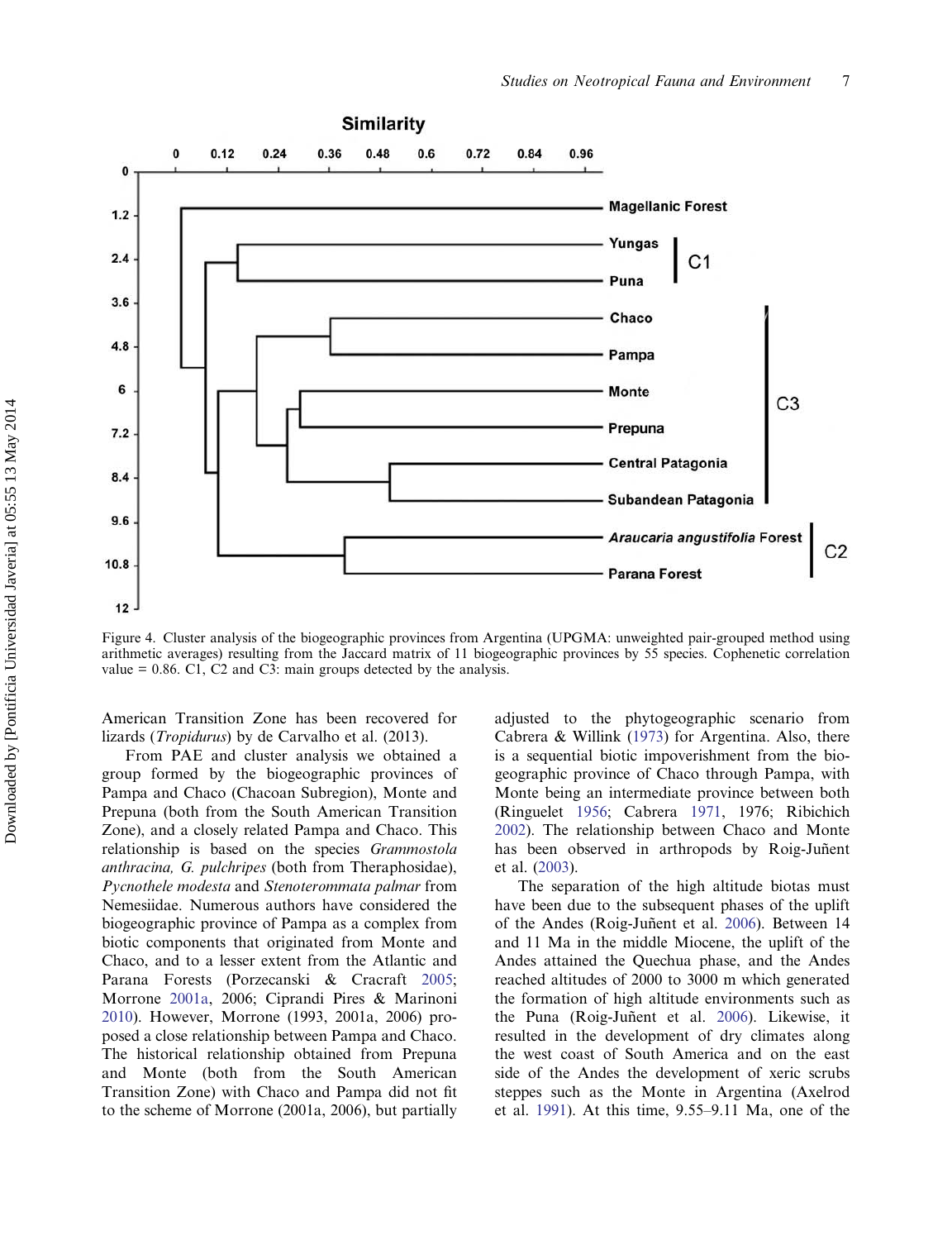<span id="page-8-0"></span>greatest marine transgressions occurred (Pascual et al. [1996](#page-9-0)); it covered a large portion of the northern area of Patagonia and the Chaco plain and Pampean region, reaching the northern portion of the sub-Andean mountains and Northwestern Pampean mountains in Argentina. This probably isolated the areas of the Monte, together with the Chaco of the Patagonian areas (Pascual & Bondesio [1982](#page-9-0)). These two biotas, the Patagonian and the Chacoan, evolved under different climatic conditions, in accordance with their latitudinal location (Pascual et al. [1996\)](#page-9-0). Porzecanski & Cracraft [\(2005](#page-9-0)) highlighted the physiognomic heterogeneity presented by the Pampa (which carries a mosaic of physiognomies of Monte, Chaco, and Atlantic Forest) and proposed the structural diversity of this area as a possible factor responsible for guaranteeing "hospitality" to dispersal of organisms coming from adjacent provinces.

Roig-Juñent & Debandi ([2004\)](#page-10-0) found that Pampa could be more closely related to Patagonia based on carabid beetles, a relation not observed in the present study. Roig-Juñent et al. (2003, 2006) observed a relation between the provinces of Chaco and Monte, based on the distributional patterns of arthropods, but unlike in the present study, the arthropod fauna of these provinces were more related to the biota of the Pre-Andean and Patagonic.

Another identified group through PAE and cluster analysis was formed by Parana Forest and Araucaria angustifolia Forest. This relationship has been proposed by many authors based on insect distributional data (Morrone [2001a,](#page-9-0) 2006; Nihei & de Carvalho [2007](#page-9-0); Ciprandi Pires & Marinoni 2010). Atlantic Forest has been recently regarded as a biogeographical unit by Sigrist & de Carvalho [\(2009](#page-10-0)) who investigated area relationships. However, several studies of the monophyly of Atlantic Forest (one of the most biodiverse regions in South America) indicate that the area is hybrid (non monophyletic) (Cracraft & Prum [1988](#page-9-0); Costa 2003; Nihei & de Carvalho [2007;](#page-9-0) de Carvalho et al. 2013; Morrone [2013\)](#page-9-0). Moreover, paleontological, paleoclimatological and geological evidence of Tertiary show that a temperate climate prevailed in southern South America. This climate probably allowed the development of a continuous rainforest even more southerly extended than at present (Kuschel [1969;](#page-9-0) Maury et al. [1996;](#page-9-0) Morrone [2006](#page-9-0)). Consequently, during the Oligocene and Miocene, southern South America showed cooling and intense aridification, and then the cloud forest suffered fragmentation along with the climatic changes produced from the Andean uplift and the expansion of the Chacoan biota (Kuschel [1969;](#page-9-0) Ron [2000](#page-10-0)).

Finally, we obtained a close relationship between Central Patagonia and Subandean Patagonia, both from the Andean Region. These two provinces belong to the Patagonian Subregion that extends in southern Argentina from central Mendoza, widening through Neuquén, Río Negro, Chubut, and Santa Cruz, to northern Tierra del Fuego (Morrone [2001b\)](#page-9-0). The relation of these two provinces was also observed in insects, plants and birds (Morrone [2001a,](#page-9-0) 2006).

Biogeographical regionalizations are useful as general reference models (Ribichich [2002;](#page-10-0) Morrone [2013\)](#page-9-0) and their heuristic value should be explored by examining the geographical distribution of other plant and animal taxa.

#### Acknowledgments

We are grateful to CONICET (Consejo Nacional de Investigaciones Científicas y Técnicas). We also thank the Universidad Nacional de La Plata for financial support (UNLP N611 to Alda González). We would like to thank C. Scioscia, M. Ramírez, C. Grismado and L. Pereira for their help during the scientific stage at the Museo Argentino de Ciencias Naturales "Bernardino Rivadavia" and Museo de La Plata, Argentina.

#### **References**

- Ab'Saber AN. 1977. Os domínios morfoclimáticos na América do Sul. Primeira aproximação. Geomorfología. 52(1):1–22.
- Axelrod DI, Arroyo MTK, Raven PH. 1991. Historical development of temperate vegetation in the Americas. Rev Chil Hist Nat. 64(3):413–446.
- Bertani R. 2001. Revision, cladistic analysis, and zoogeography of Vitalius, Nhandu, and Proshapalopus; with notes on other theraphosine genera (Araneae, Theraphosidae). Arquivos de Zoologia do Estado de São Paulo. 36(3):265–356.
- Bertani R. 2012. Revision, cladistic analysis and biogeography of Typhochlaena C. L. Koch, 1850, Pachistopelma Pocock, 1901 and Iridopelma Pocock, 1901 (Araneae, Theraphosidae, Aviculariinae). Zookeys. 230(2012):1–94.
- Bond JE, Beamer DA, Lamb T, Hedin M. 2006. Combining genetic and geospatial analyses to infer population extinction in mygalomorph spiders endemic to the Los Angeles region. Anim Conserv. 9(2):145–157.
- Brooks DR, Mayden RL, Mclennan D. 1992. Phylogeny and biodiversity: conserving our evolutionary legacy. Trends Ecol Evol. 7(2):55–59.
- Cabrera AL. 1971. Fitogeografía de la Republica Argentina. Bol Soc Argent Bot. 14(1–2):1–42.
- Cabrera AL. 1976. Regiones fitogeográficas argentinas. In: Kugler WF, editor. Enciclopedia Argentina de Agricultura y Jardineria II. Buenos Aires (Argentina): ACME. p. 1–85.
- Cabrera AL, Willink A. 1973. Biogeografía de América Latina. Monografía 13. Washington (DC): Serie de Biología, OEA.
- Ciprandi Pires A, Marinoni L. 2010. Historical relationships among Neotropical endemic areas based on Sepedonea (Diptera: Sciomyzidae) phylogenetic and distribution data. Zoologia. 27(5):681–690.
- Costa LP. 2003. The historical bridge between the Amazon and the Atlantic Forest of Brazil: a study of molecular phylogeography with small mammals. J Biogeogr. 30(1):71–86.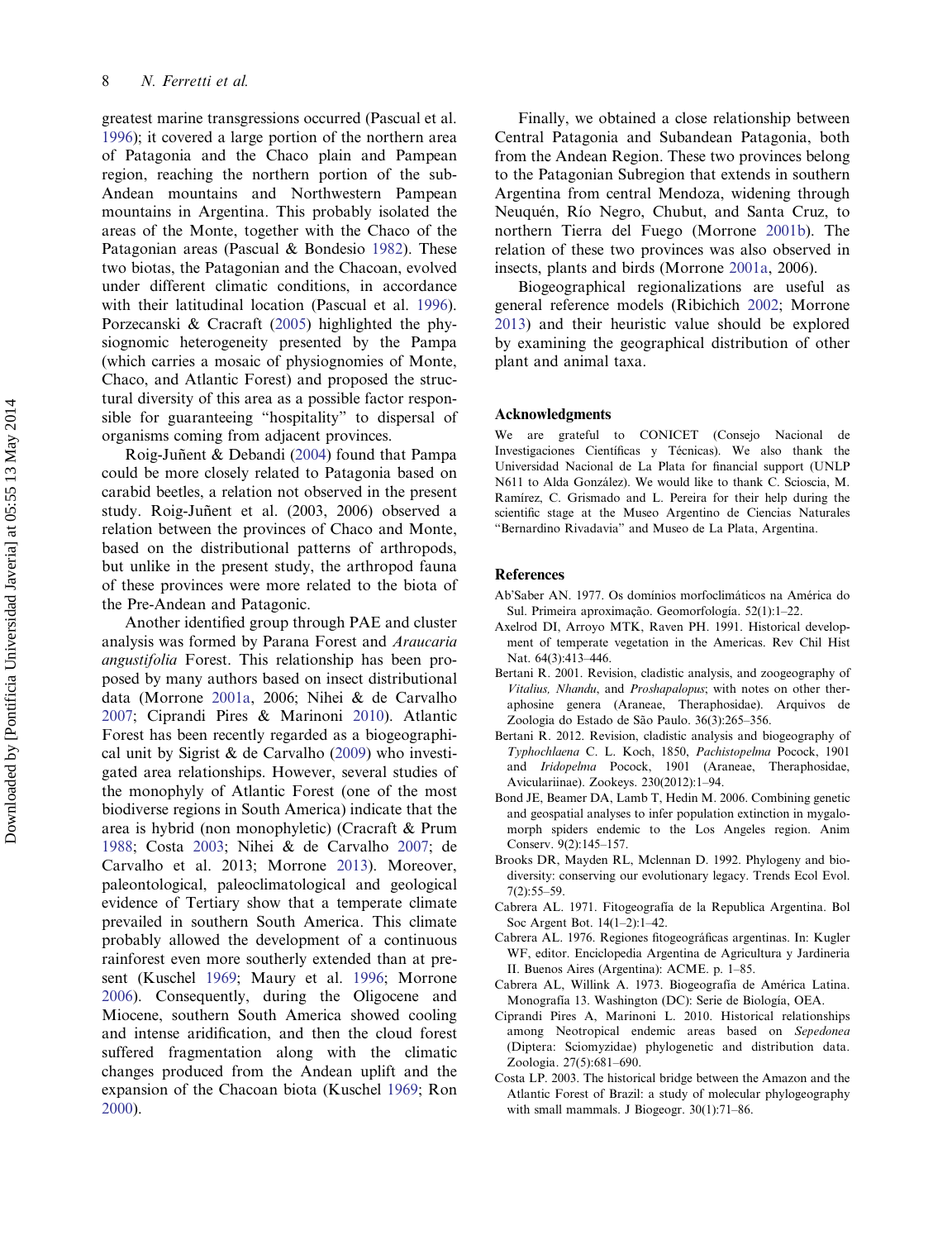- <span id="page-9-0"></span>Coyle FA, Icenogle WR. 1994. Natural history of the California trapdoor spider genus Aliatypus (Araneae, Antrodiaetidae). J Arachnol. 22(3):225–255.
- Cracraft J, Prum RO. 1988. Patterns and processes of diversification: speciation and historical congruence in Neotropical birds. Evolution. 42(3):603–620.
- Crisci JV, Cigliano MM, Morrone JJ, Roig-Juñent S. 1991. Historical biogeography of southern South America. Syst Zool. 40(2):152–171.
- Crisci JV, Katinas L, Posadas P. 2000. Introducción a la teoría y práctica de la Biogeografía Histórica. Buenos Aires (Argentina): Sociedad Argentina de Botanica.
- de Carvalho ALG, de Britto MR, Fernandes DS. 2013. Biogeography of the lizard genus Tropidurus Wied-Neuwied, 1825 (Squamata, Tropiduridae): Distribution, endemism, and area relationships in South America. PLoS ONE. 8(3):1–14.
- Ferretti N, González A, Pérez-Miles F. 2012a. Historical biogeography of mygalomorph spiders from the peripampasic orogenic arc based on track analysis and PAE as a panbiogeographical tool. Syst Biodivers. 10(2):179–193.
- Ferretti N, González A, Pérez-Miles F. 2012b. Historical biogeography of the genus Cyriocosmus (Araneae: Theraphosidae) in the neotropics according to an event-based method and spatial analysis of vicariance. Zool Stud. 51(4):526–535.
- Goloboff P, Farris J, Nixon K. 2008. TNT, a free program for phylogenetic analysis. Cladistics. 24(5):774–786.
- Goloboff P, Nixon K, Farris J. 2003. TNT, Tree analysis using New Technology. Tucumán (Argentina): Published by the authors.
- Griswold CE. 1985. A revision of African spiders of the family Microstigmatidae (Araneae: Mygalomorphae). Ann Natal Mus. 27(1):1–37.
- Guadanucci JPL. 2011. Cladistic analysis and biogeography of the genus Oligoxystre Vellard 1924 (Araneae: Mygalomorphae: Theraphosidae). J Arachnol. 39(2):320–326.
- Hammer O, Harper DAT, Ryan PD. 2009. PAST: Paleontological Statistics, version 1.89 [Internet]; [cited 2013 March 15]. Available from: <http://folk.uio.no/ohammer/past>
- Harold AS, Mooi RD. 1994. Areas of endemism: definition and recognition criteria. Syst Biol. 43(2):261–266.
- Hendrixson BE, Bond JE. 2007. Molecular phylogeny and biogeography of an ancient Holarctic lineage of mygalomorph spiders (Araneae: Antrodiaetidae: Antrodiaetus). Mol Phylogenet Evol. 42(3):738–755.
- Hubalek Z. 1982. Coefficients of association and similarity, based on binary (presence–absence) data: an evaluation. Biol Rev. 57 (4):669–689.
- Hueck K. 1978. Los bosques de Sudamérica. Ecología, composición e importancia económica. Eschborn (Germany): Sociedad Alemana de Cooperacion Tecnica Ltda (GTZ).
- Jeannel R. 1967. Biogeographie de l'Amerique Australe. In: Delamare-Deboutteville CD, Rapoport E, editors. Biologie de l'Amerique Australe, Volume 3. Paris: CNRS et CNICT. p. 401–460.
- Kuschel G. 1969. Biogeography and ecology of South American Coleoptera. In: Fittkau EJ, Illies J, Klinge H, Schwabe GH, Sioli H, editors. Biogeography and ecology in South America. La Haya: Junk. p. 709–722.
- Linder HP. 2001. On areas of endemism, with an example from the African Restionaceae. Syst Biol. 50(6):892–911.
- López HL, Menni RC, Donato M, Miquelarena AM. 2008. Biogeographical revision of Argentina (Andean and Neotropical regions): an analysis using freshwater fishes. J Biogeogr. 35(9):1564–1579.
- Main BY. 1978. Biology of the arid-adapted Australian trapdoor spider Anidiops villosus (rainbow). Bull Br Arachnol Soc. 4(4):161–175.
- Maury EA, Pinto-da-Rocha R, Morrone JJ. 1996. Distribution of Acropsopilio chilensis Silvestri 1904 in Southern South America (Opiliones, Palpatores, Caddidae). Biogeographica. 72(3):127–132.
- Monrós F. 1958. Consideraciones sobre la fauna del Sur de Chile y revisión de las tribus Stenomelini (Coleoptera, Chrysomelidae). Acta Zool Lilloana. 15:143–153.
- Morrone JJ. 1993. Beyond binary oppositions. Cladistics. 9 (4):437–438.
- Morrone JJ. 1994. On the identification of areas of endemism. Syst Biol. 43(3):438–441.
- Morrone JJ. 2000. El tiempo de Darwin y el espacio de Croizat: Rupturas epistémicas en los estudios evolutivos. Ciencia. 51-(2):39–46.
- Morrone JJ. 2001a. Biogeografía de América Latina y el Caribe. Zaragoza (España): M&T Manuales & Tesis SEA.
- Morrone JJ. 2001b. Review of the biogeographic provinces of the Patagonian Subregion. Rev Soc Entomol Argent. 60(1–4):1–8.
- Morrone JJ. 2006. Biogeographic areas and transition zones of Latin America and the Caribbean islands based on panbiogeographic and cladistic analyses of the entomofauna. Annu Rev Entomol. 51:467–494.
- Morrone JJ. 2013. Cladistic biogeography of the Neotropical Region: identifying the main events in the diversification of the terrestrial biota. Cladistics. 30(2):202–214. doi:10.1111/cla.12039.
- Morrone JJ, Crisci JV. 1995. Historical biogeography: Introduction to methods. Annu Rev Ecol Syst. 26:373–401.
- Murguía M, Villaseñor JL. 2003. Estimating the effect of the similarity coefficient and the cluster algorithm on biogeographic classifications. Ann Bot Fenn. 40(6):415–421.
- Navarro FR, Cuezzo F, Goloboff P, Szumik C, Lizarralde de Grosso M, Quintana G. 2009. Can insect data be used to infer areas of endemism? An example from the Yungas of Argentina. Rev Chil Hist Nat. 82(4):507–522.
- Nihei SS, de Carvalho CJB. 2007. Systematics and biogeography of Polietina Schnabl & Dziedzicki (Diptera: Muscidae): Neotropical area relationships and Amazonia as a composite area. Syst Entomol. 32(3):477–501.
- Nori J, Diaz Gomez JM, Leynaud GC. 2011. Biogeographic regions of Central Argentina based on snake distribution: evaluating two different methodological approaches. J Nat Hist. 45(17–18):1005–1020.
- Pascual R, Bondesio P. 1982. Un roedor Cadiatheriinae (Hydrochoeridae) de la edad Huayqueriense (Mioceno tardío) de la Pampa. Sumario de los Ambientes terrestres en la Argentina durante el Mioceno. Ameghiniana. 19(1–2):19–35.
- Pascual R, Ortiz-Jaureguizar E, Prado JL. 1996. Land mammals: paradigm of Cenozoic South American geobiotic evolution. In: Arratia G, editor. Contribution of Southern South America to Vertebrate Paleontology. München (Germany): Münchner Geowissenschaftliche Abhandlungen; p. 265–319.
- Platnick NI. 2013. The world spider catalog, version 13.5 [Internet]. New York (NY): American Museum of Natural History; [cited 2013 May 2]. Available from: [http://research.amnh.org/iz/spiders/](http://research.amnh.org/iz/spiders/catalog) [catalog](http://research.amnh.org/iz/spiders/catalog). doi:10.5531/db.iz.0001
- Porzecanski AL, Cracraft J. 2005. Cladistic analysis of distributions and endemism (CADE): using raw distributions of birds to unravel the biogeography of the South American aridlands. J Biogeogr. 32(2):261–275.
- Raven RJ. 1985. The spider infraorder Mygalomorphae (Araneae): cladistics and systematics. B Am Mus Nat Hist. 182(1985):1–180.